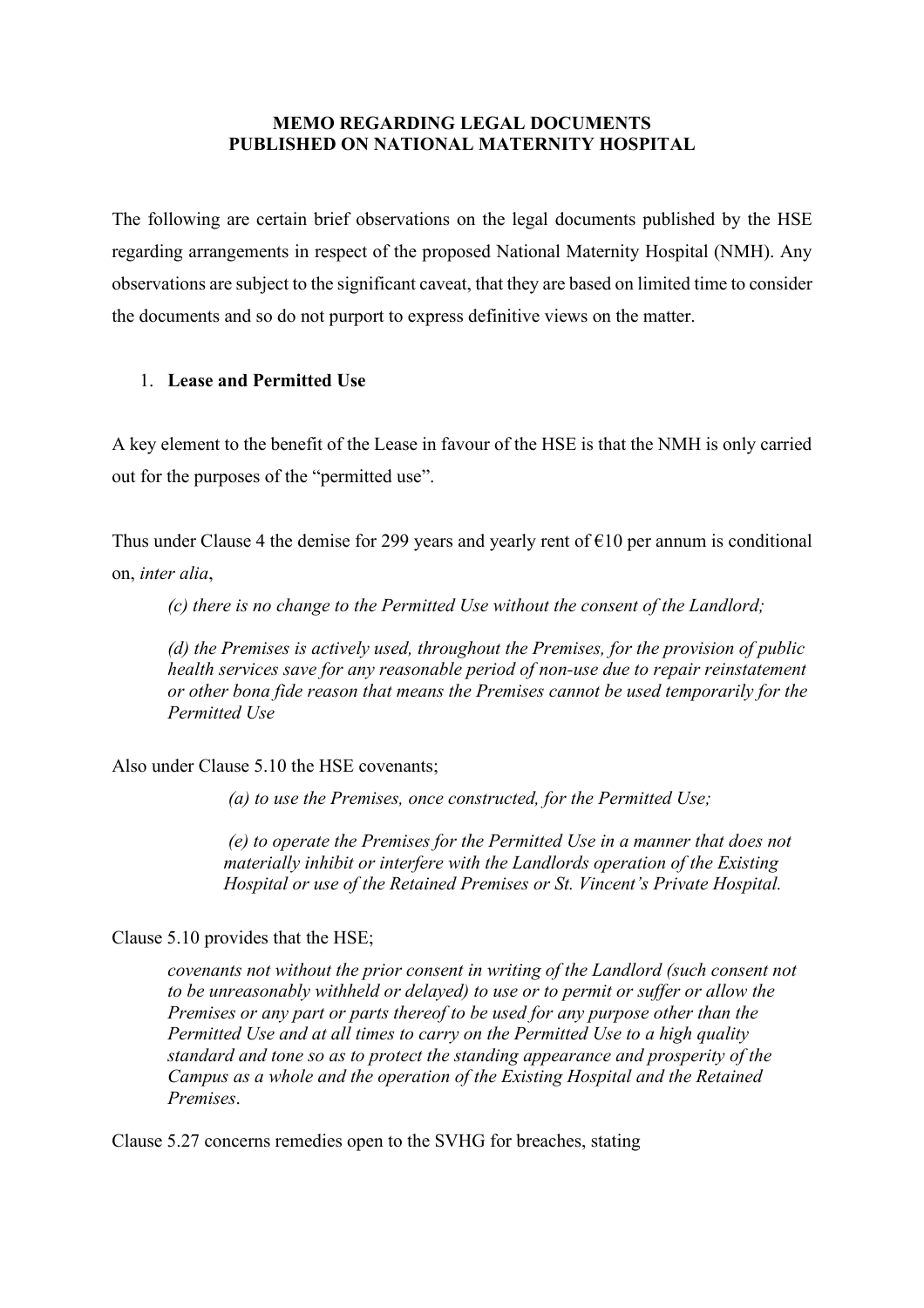*The Tenant acknowledges that where the Tenant is in breach of a covenant in this Lease that the Landlord may avail of such legal remedies available to it in seeking to compel the Tenant to remedy such breaches, to prevent an ongoing breach or to recover damages for losses arising from such breaches* 

Clause 7 allows for determination of the lease and re-entry by SVHG.

It states that notwithstanding and without prejudice to any other remedies and powers in this Lease or otherwise available to the Landlord, if:

*(c) there is a change to the Permitted Use without the consent of the Landlord*;

*then and in any of the said cases it shall be lawful for the Landlord at any time thereafter to re-enter the Premises in the name of the whole and thereupon this demise shall absolutely determine but without prejudice to any right of action or remedy of any party in respect of any antecedent breach of another party's covenants in this Lease*.

In practical terms all of the above means that in the event of HSE being considered to have breached the covenant concerning the permitted use, this could result in the determination of the lease.

The meaning of *"permitted use*" is therefore crucial.

Clause 1 defines permitted use as follows:

*in relation to the National Maternity Hospital Area as a public hospital primarily for the provision of all clinically appropriate and legally permissible healthcare services, including research, by a maternity, gynaecology, obstetrics and neonatal hospital, and a range of related health services in the community and any other public healthcare service or services;*

*in relation to the Landlords Area and the Landlords Shared Area for the provision of public health facilities for the Existing Hospital and services ancillary thereto and for no other purpose;* 

*provided always that the Permitted Use does not preclude the provision of any private healthcare services relating to the above uses which are permitted or envisaged by the public consultants contracts* 

The underlined portion of the above definition is the most important element of the same, and it can be said that it is somewhat vague and generic.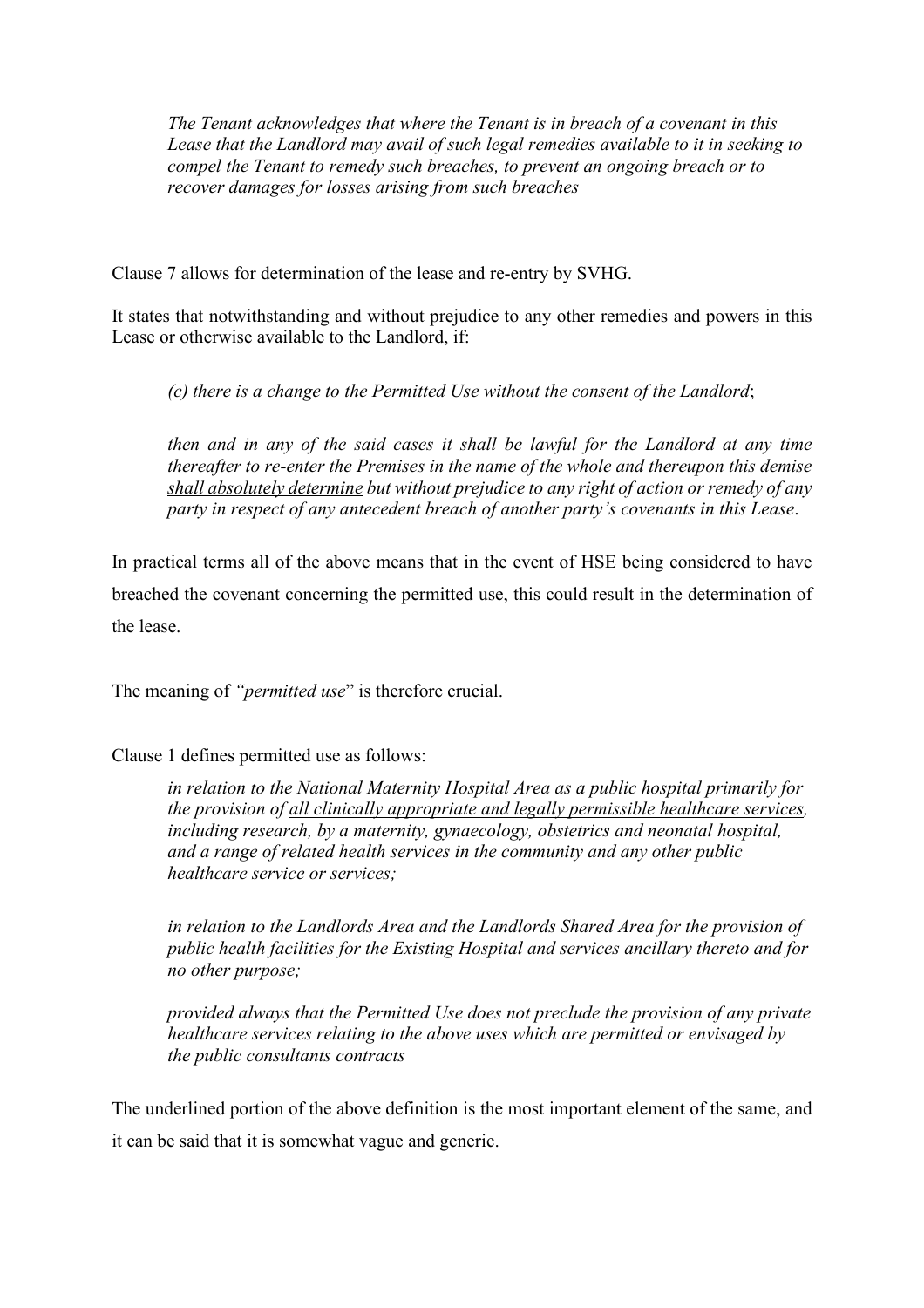Also it raises a number of questions:

- (1) Insofar as it refers to all clinically "*appropriate*" services, this raises the question of "appropriate" according to whom? It does not say, as it could have said, all clinically appropriate services *as determined by the HSE*. It therefore leaves open the question of potential dispute between SVHG and HSE as to whether a matter is "*appropriate*".
- (2) The phrase *"…clinically appropriate and legally permissible healthcare services"*, is itself not defined and this phase would appear to implicitly include ethical considerations and which could extend to matters of religious ethos.
- (3) As the phrase itself entirely lacks specifics, a clear option which would have been open to drafters of this document would have been to specify the types of services and procedures which would be encompassed by the same. A clause could have been inserted for the avoidance of doubt which might have allayed certain concerns such as stating as following:

*"For the avoidance of doubt, clinically appropriate and legally permissible healthcare services may include the termination of pregnancy, sterilisation, etc"*

The above would not in itself dispel all concerns as it could still be said that notwithstanding the specific listing of the same, that it was never appropriate or that in any particular case, SVHG could claim that it was not appropriate to carrying out a termination of pregnancy, etc.

# 2. **Ownership of the Building**

The terms of the 299 lease are that it is a demise of all "*premises*", which is defined in the First Schedule 1 of the lease as follows:

*ALL THAT part of the Campus being the property shown on Plan No. 2 and thereon edged red together with any buildings erected or to be erected thereon and together with all additions alterations and improvements from time to time thereto or thereon. Excluding the airspace above the height of (insert measurement2) and the subsoil beneath the Premises*.

The "National Maternity Hospital" is defined as: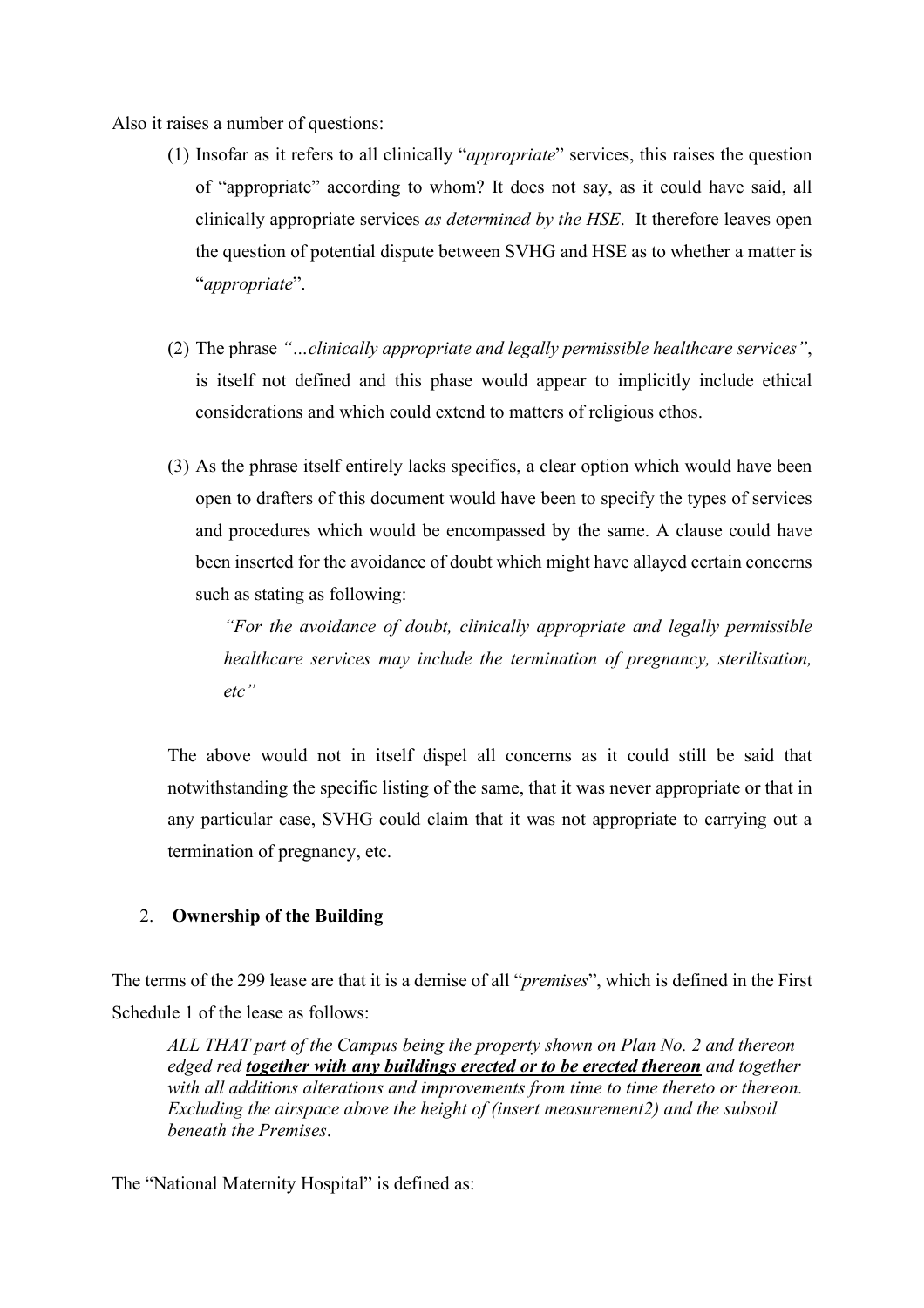*means that part of the Premises to be used by the Tenant and nominees of the Tenant pursuant to the Operating Licence for the Permitted Use and shown coloured [ • ] on plan numbers [ • ] annexed hereto and which area is described in the Occupational Licence as the "NMH Areas*

Clause 5.2 relates to a Building Covenant concerning the National Maternity Hospital and it states:

*(a) to use reasonable endeavours to commence construction of the National Maternity Hospital on the Premises within 3 years (or such longer period as the parties shall agree) from the date hereof;* 

*(b) once commenced to use reasonable endeavours to proceed with all reasonable speed to complete construction in a good substantial and workmanlike manner with good quality materials, in accordance with the Planning Permission and all relevant planning permissions, consents and approvals and the conditions set out in the Sixth Schedule within 5 years from commencement of the works (or such longer period as the parties agree);* 

*(c) to equip the National Maternity Hospital on the Premises and commission all necessary equipment substantially as per the specification annexed to the Seventh Schedule;* 

*(d) grant the Operating Licence on completion of the construction of the National Maternity Hospital;* 

*and (e) operate or procure the operation of the National Maternity Hospital as a public hospital in accordance with the provisions of this Lease.* 

It would seem on a preliminary consideration of the Lease and the specific terms of the First Schedule, that SVHG owns the National Maternity Hospital building to be erected on the premises. This seems to follow from the words underlined above relating to the building to be erected where it says *"together with any buildings erected or to be erected thereon"* which would appear to include the National Maternity Hospital. I have to say I am surprised to find that it would appear that the State and HSE will not own the building itself. It has been repeatedly represented that only the land and not the building will be owned by SVHG. As I have only conducted only preliminary consideration of the papers, I cannot exclude the fact that I might have missed some matter. However, on the face of it would appear to me that the SVHG and not the HSE will own the National Maternity Hospital building.

The consequences of this are potentially very significant. For if there is a breach of covenant of the lease by the HSE and the lease is determined, both the lands and building will entirely revert to the SVHG unencumbered by any Lease. This would mean that the SVHG would have the benefit of the massive State investment in building the hospital.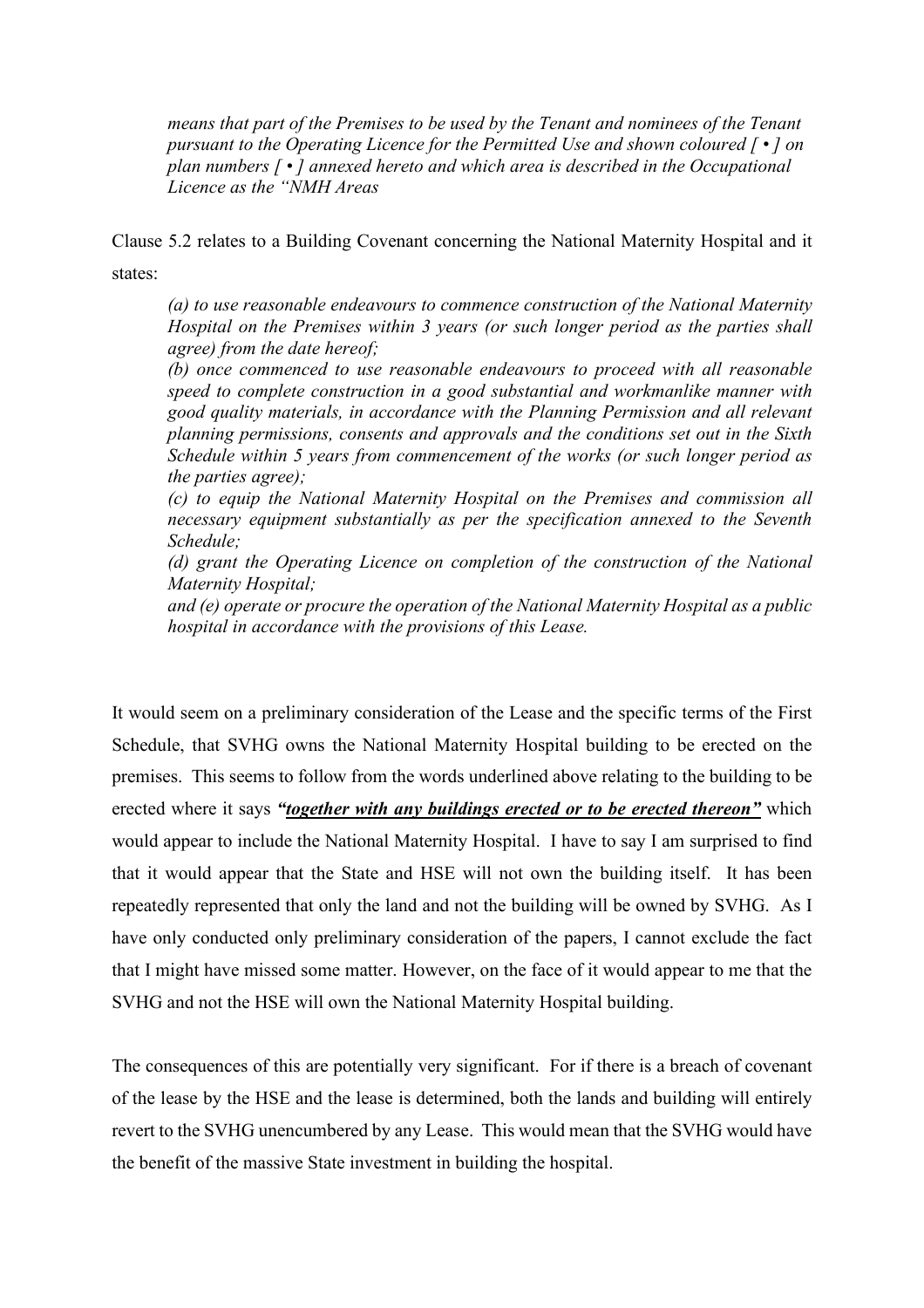### **3. Operating Agreement and Co-ordination Agreement**

Also included in the legal documents published is an operating agreement and a co-ordination agreement. Both of these documents effectively endorses the arrangements contained in the Mulvey report. For example in the Operating Agreement it is stated at Recital E

*The Mulvey Agreement contained a set of principles in respect of the development of the Hospital Facility, agreed to by the parties thereto and endorsed by the Minister for Health on behalf of the State which principles are, inter alia, designed to preserve the autonomy of the NMH in clinical and operational matters. One of the core protections of the Mulvey Agreement for NMH was a set of reserved powers to the NMH to include that of "protected use" of the NMH Areas, as set out in the Mulvey Agreement and as defined and exercisable in the manner set out in this Agreement.*

It also refers to a facility operations agreement (which has not yet available or a draft):

*"Facility Operations Agreement" the agreement to be entered into before the commencement of the operation of the Hospital Facility between NMH and SVHG in a form satisfactory to the HSE and the Minister for Health to address the use and operation of the Shared Areas by NMH and SVHG in a manner consistent with the Mulvey Agreement, the form of which shall be as set out in the Schedule to this Agreement or such other form as the HSE, NMH, SVHG and Minister for Health may approve in writing;*

The co-ordination agreement also endorses the Mulvey Report.

As was set out in my original Opinion, there is a lack of clear justification and explanation for the reason as to why St Vincent's whether in the form of a new company or otherwise, wishes to retain ownership of the lands. The Mulvey Report refers to considerations that for operational reasons, St Vincent's had to retain control of the overall campus as it might jeoparise some of the existing services. However, this has never been clearly explained and would not appear to be valid. It is quite clear that if this is the rationale then the same logic might apply to the security of services being provided at the NMH. Those services are sought to be secured under operating licences and other arrangements. It would seem to me that the Sisters of Charity could have transferred ownership on condition that a further arrangement would be entered into to secure the services of the existing St Vincent's Hospital. Thus alternative arrangements could be arrived at without the retention of ownership.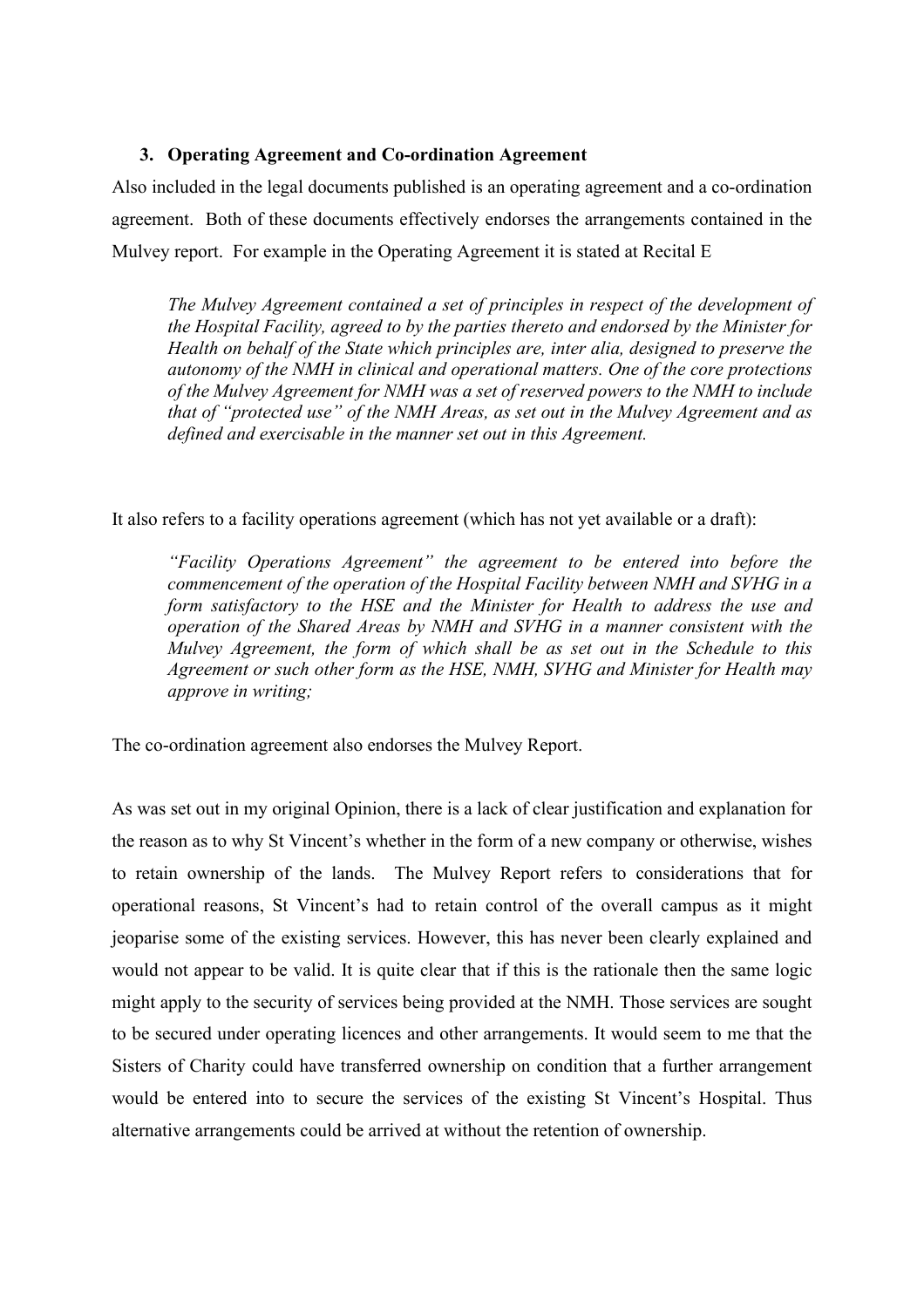#### **4. Constitution of SVHG**

I have not had sight of the Constitution of this company. It is noted that while the Constitution of the NMH at Elm Park DAC refers to carrying out services without religious ethos or ethnic or other distinction, it is unclear whether there is a similar phrase contained in the constitution of the SVHG.

The Articles of Association of the NMH at Elm Park DAC state that the first subscribers to the company are the SVHG and also the Minister (Clause 2.1.2).

Clause 3.1.2 states: *SVHG shall hold the 99 Ordinary Shares.*

Clause 3.1.3 states: *The Minister shall hold the 1 Golden Share on behalf of his office.*

The effect of the above, is notwithstanding the Golden Share held by the Minister, the company is owned by the SVHG.

#### **5. Further Observations**

It is noted that certain representatives for the NMH have sought to argue the issue of ownership that it does not matter. Analogies have been drawn with apartment blocks and other buildings, that Apartment owners may not own the underlying lands. This is patently not a proper comparator. Apartment ground leases are not dealing with sensitive matters of State healthcare services. Moreover, they would not include sensitive and ambiguous clauses such as permitted uses as were outlined above with the particular reference to "appropriate" clinical service.

The reality is that Minister Donnelly in proceeding with the NMH deal without owning the lands and it would also appear not owning the hospital building itself, and is thereby acting contrary to the recommendations of Independent Review Group, which was established by the predecessor of Minister Donnelly.

Section 6.3.3 of that Report stated:

*While each case of amalgamation or co-location of services is unique, we feel that some useful lessons could be drawn for the future from recent examples. For example, since*